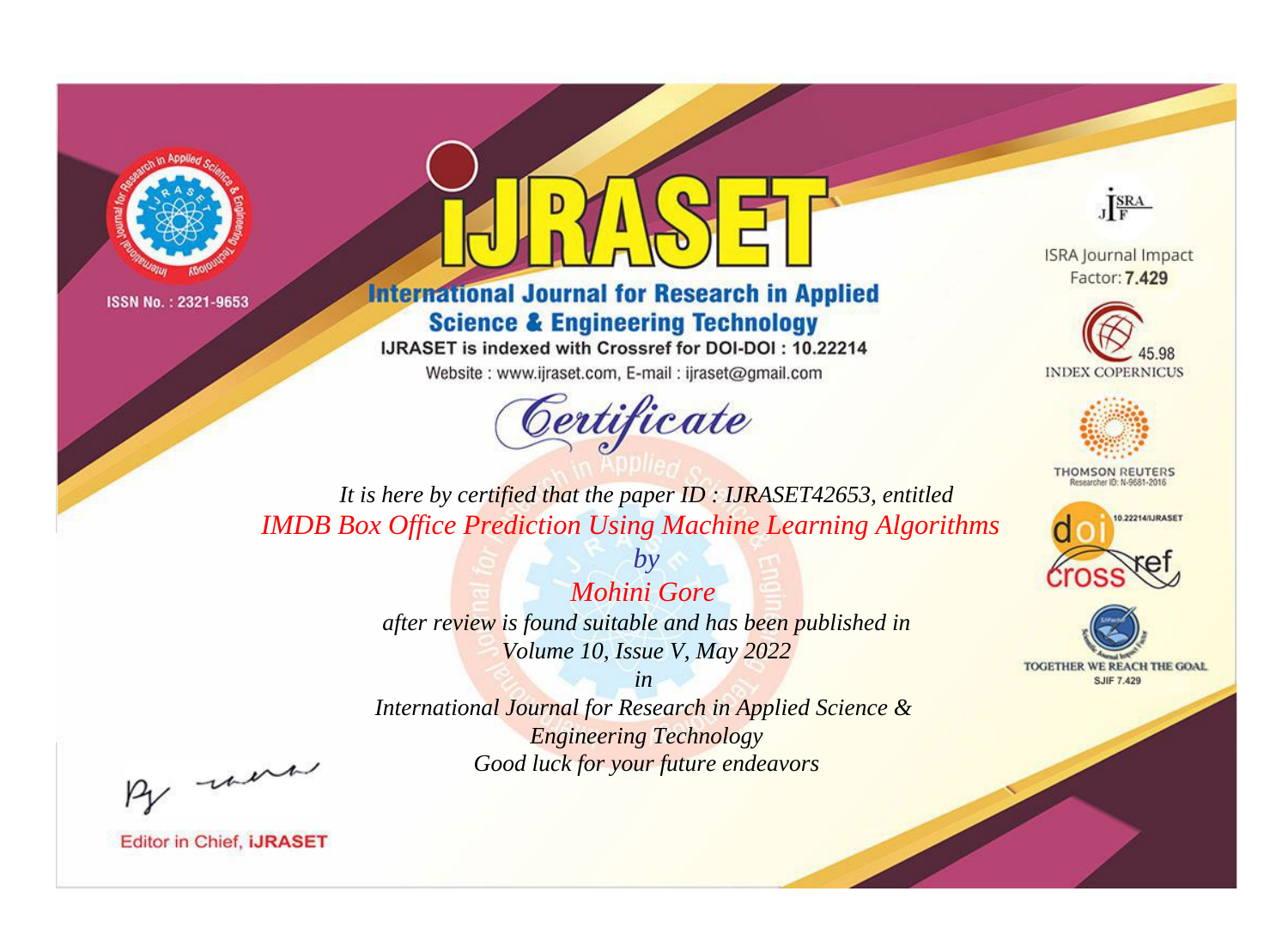



**International Journal for Research in Applied Science & Engineering Technology** 

IJRASET is indexed with Crossref for DOI-DOI: 10.22214

Website: www.ijraset.com, E-mail: ijraset@gmail.com



JERA

**ISRA Journal Impact** Factor: 7.429





**THOMSON REUTERS** 



TOGETHER WE REACH THE GOAL **SJIF 7.429** 

*It is here by certified that the paper ID : IJRASET42653, entitled IMDB Box Office Prediction Using Machine Learning Algorithms*

> *Aishwarya Sheth after review is found suitable and has been published in Volume 10, Issue V, May 2022*

*by*

*in* 

*International Journal for Research in Applied Science & Engineering Technology Good luck for your future endeavors*

By morn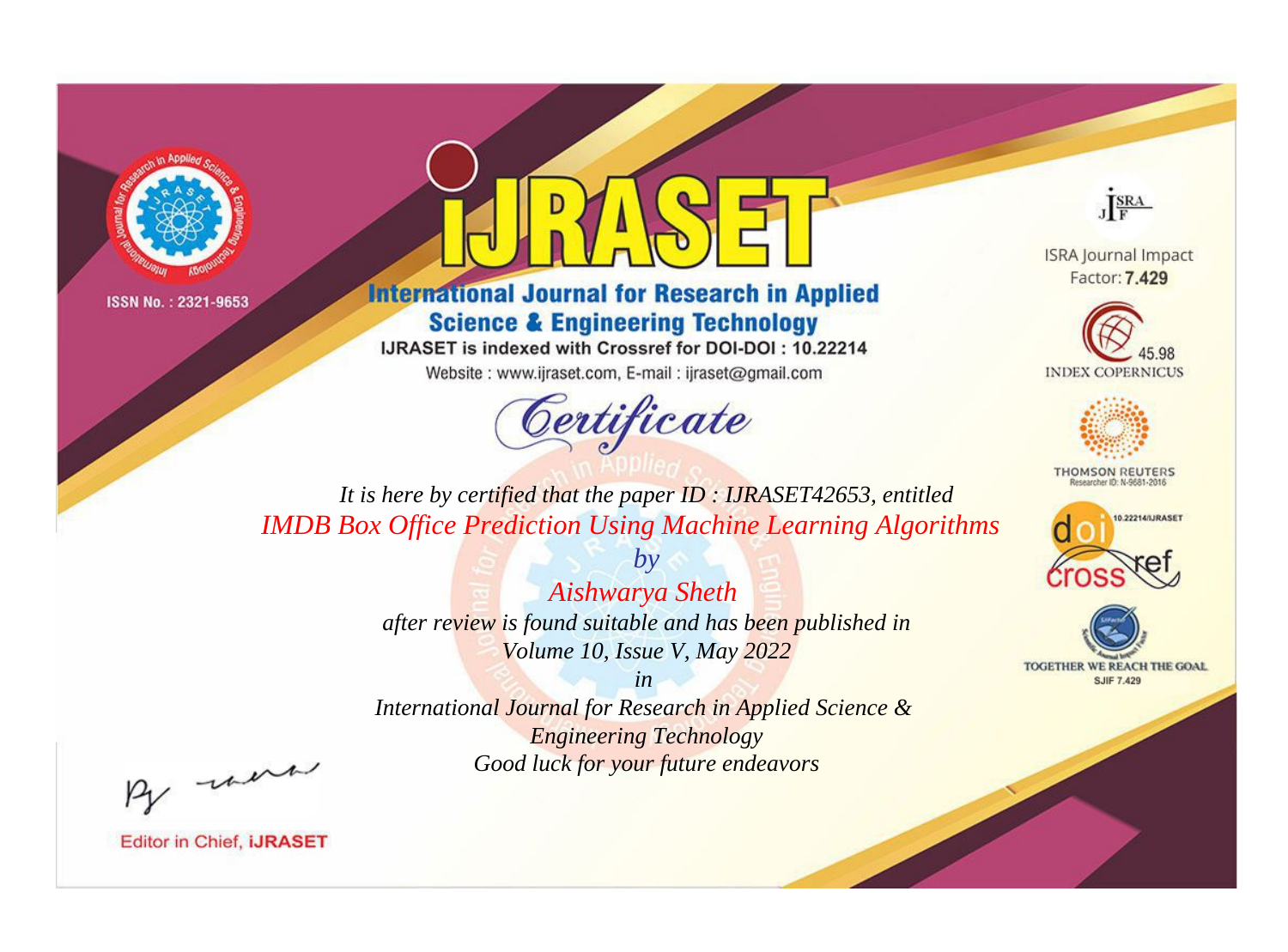



**International Journal for Research in Applied Science & Engineering Technology** 

IJRASET is indexed with Crossref for DOI-DOI: 10.22214

Website: www.ijraset.com, E-mail: ijraset@gmail.com



JERA

**ISRA Journal Impact** Factor: 7.429





**THOMSON REUTERS** 



TOGETHER WE REACH THE GOAL **SJIF 7.429** 

*It is here by certified that the paper ID : IJRASET42653, entitled IMDB Box Office Prediction Using Machine Learning Algorithms*

> *by Samrudhi Abbad after review is found suitable and has been published in Volume 10, Issue V, May 2022*

> > *in*

*International Journal for Research in Applied Science & Engineering Technology Good luck for your future endeavors*

By morn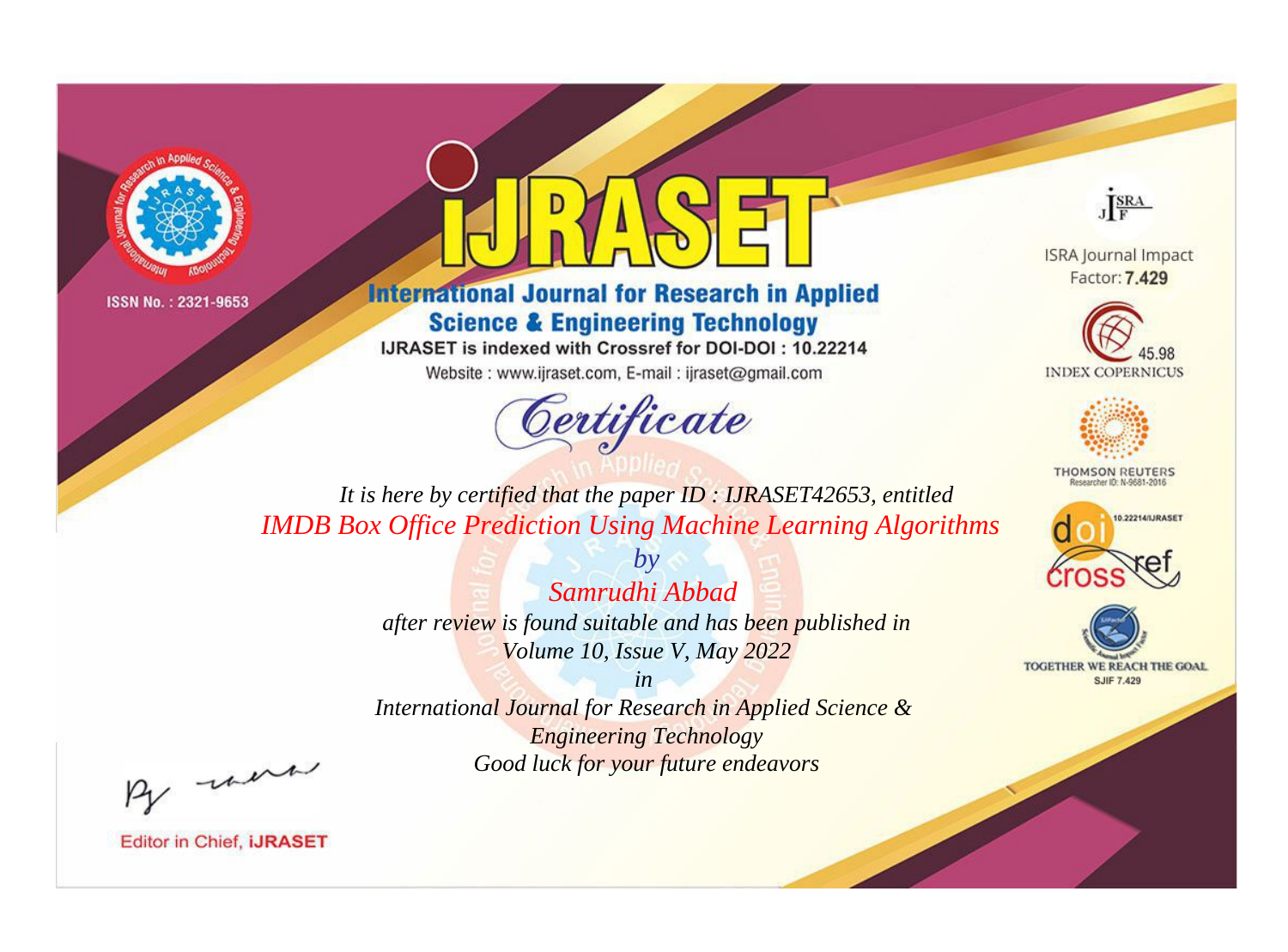



**International Journal for Research in Applied Science & Engineering Technology** 

IJRASET is indexed with Crossref for DOI-DOI: 10.22214

Website: www.ijraset.com, E-mail: ijraset@gmail.com



JERA

**ISRA Journal Impact** Factor: 7.429





**THOMSON REUTERS** 



TOGETHER WE REACH THE GOAL **SJIF 7.429** 

*It is here by certified that the paper ID : IJRASET42653, entitled IMDB Box Office Prediction Using Machine Learning Algorithms*

> *Paryul Jain after review is found suitable and has been published in Volume 10, Issue V, May 2022*

*by*

*in* 

*International Journal for Research in Applied Science & Engineering Technology Good luck for your future endeavors*

By morn